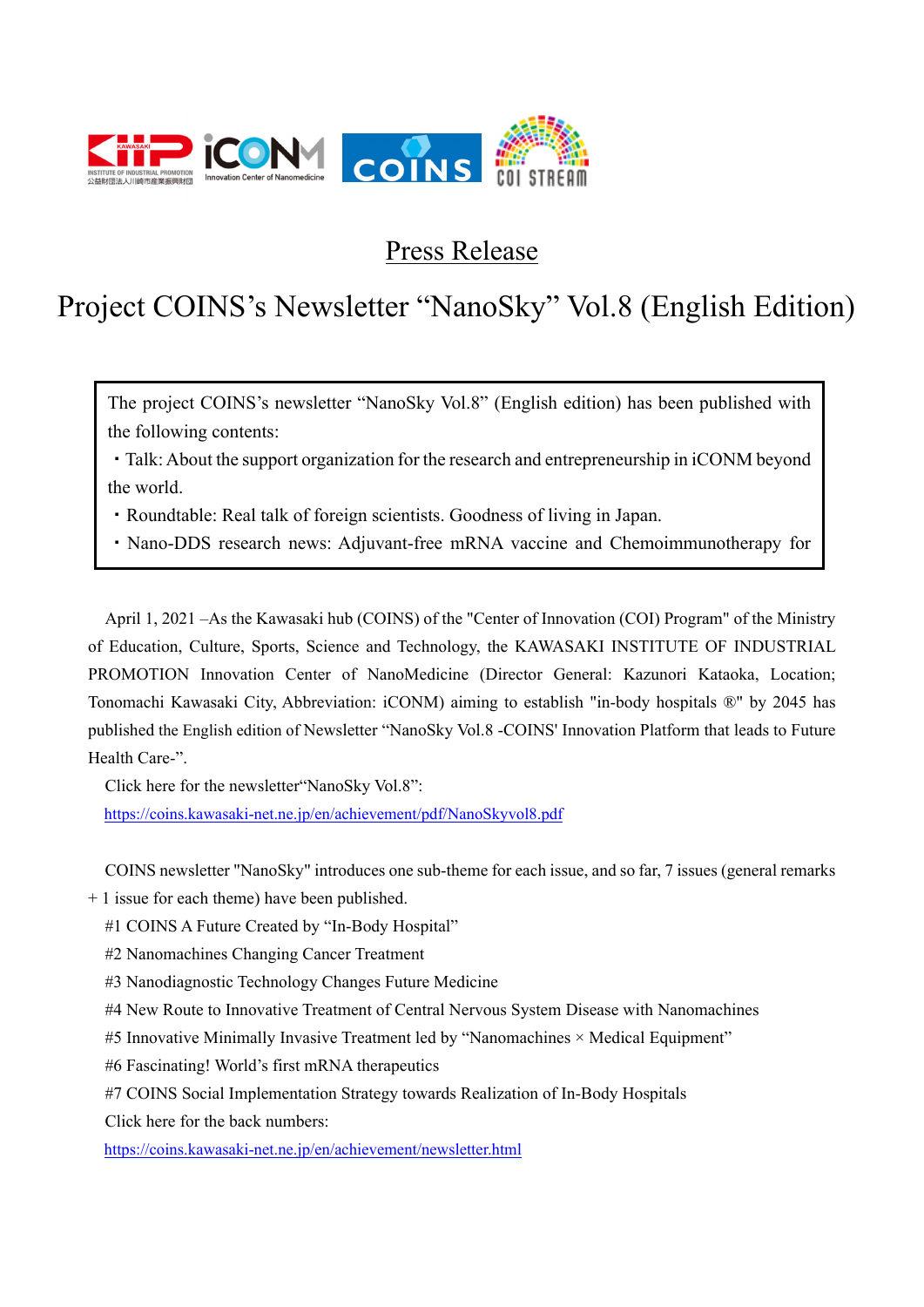The eighth issue, will be subtitled " COINS' Innovation Platform that leads to Future Health Care". How will COINS, which is about to expire in 15 months, undergo a transformation in the future? In the opening talk, Dr. Hiroshi Atsumi, Business Strategy Manager, Office for post COINS, Dr. Makoto Shimazaki, Chief Communication Officer of COINS and Business Officer, Office for post COINS, and Dr. Koji Nagai, Chief Research Coordinator of COINS, talked about the support organization for the research and entrepreneurship in iCONM beyond the world.

At the Round-Table, Real talk of foreign scientists about the goodness of living in Japan. It also explains the results of COINS research outcomes such as "Adjuvant-Free mRNA Vaccine" and " Chemo-immunotherapy for chemoimmunotherapy for glioblastoma". Please see the URL below for details.

Click here for the newsletter "NanoSky Vol.8":

https://coins.kawasaki-net.ne.jp/en/achievement/pdf/NanoSkyvol8.pdf

# **NanoSky Vol.8 Contents (16 pages)**

-COINS' Innovation Platform that leads to Future Health Care-

#### **Talking about Incubation**

Looking ahead to the Cooperation with the World, Establish a Research • Incubation Support System

#### **Interview with Scientists**

Create COVID-19 Vaccine Using the Combination of Partially Double-Stranded mRNA and Nanomachines

#### **Research Highlight**

Nano-DDS (Epirubicin-loaded nanomedicines) beat immune checkpoint blockade resistance in Maligant Brain tumors (Glioblastoma)

#### **Round-Table Talk**

Heart to Heart Talk by iCONM Foreign Scientists

#### **Listen to COINS' Members**

My job and Challenge

#### **Activity Report**

- ・Topics
- ・Turn adversity into chance! Establish a new online communication method
- ・Editor's note

Click here for the newsletter "NanoSky Vol.8":

https://coins.kawasaki-net.ne.jp/en/achievement/pdf/NanoSkyvol8.pdf